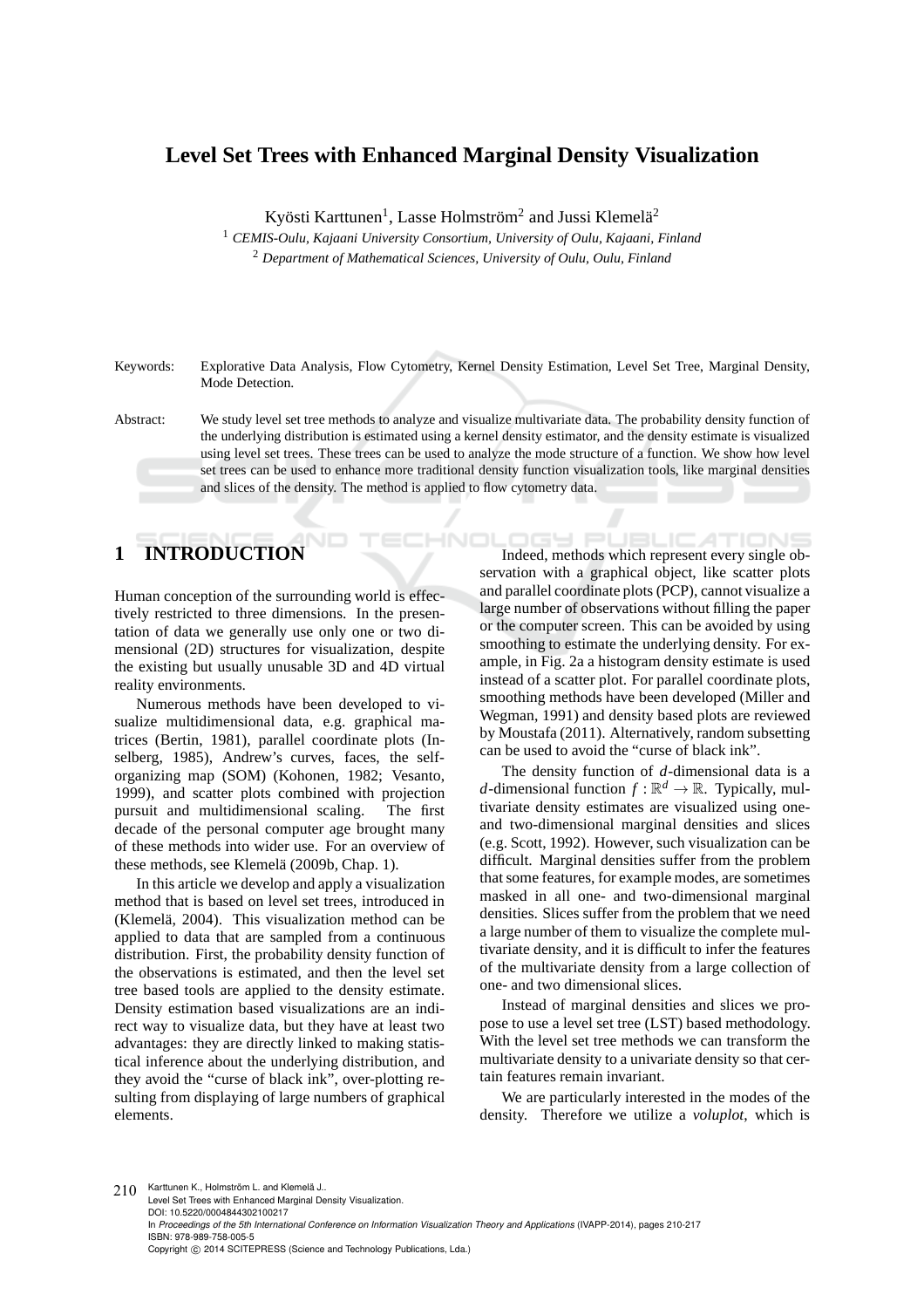a plot of a univariate density function that has the same mode structure as the original multivariate density function. By a mode structure we mean the number, the size, and the hierarchical tree structure of the modes. Finding modes of a density function can be applied for example in model based cluster analysis (e.g. Hartigan, 1975).

We use also *baryplots*, which visualize the level set tree by showing the locations of the modes and the centers of mass of all separated components of level sets. Additionally, we combine baryplots with the plots of estimates of marginal densities, and call these plots *enhanced marginal density plots*. Marginal densities are of course a well-known and widely used method and we can profit from combining it with a method which also shows the multivariate tree structure of the underlying density.

The LST-based methods are applied to flow cytometry data. Flow cytometry is an optical measurement technique that is used to measure biophysical and chemical characteristics of cellular particles (Melamed et al., 1994). We study the number of modes, their sizes and hierarchical structure from data, this time, originating from paper industry.

In Section 2, the concepts related to level set trees are reviewed. Section 3 illustrates the method with one- and a two-dimensional examples, and Section 4 presents the application to the flow cytometry data, and finally, Section 5 contains a discussion.

## **2 LEVEL SET TREES OF DENSITY ESTIMATES**

We will first give the definition of a level set tree. Then we describe baryplots and voluplots, as well as point out how to combine marginal densities with the baryplots to obtain enhanced marginal plots. For a more precise and thorough description of these concepts, see (Klemelä, 2004; Klemelä, 2009b).

Level set trees, baryplots, and voluplots are calculated from kernel density estimates. A kernel density estimator is based on data  $X_1, \ldots, X_n \in \mathbb{R}^d$ , assumed to be independent and identically distributed and originating from a common density function  $f : \mathbb{R}^d \to \mathbb{R}$ . The kernel density estimator of *f* is defined as

$$
\hat{f}(x) = \frac{1}{n} \sum_{i=1}^{n} K_h(x - X_i), \qquad (1)
$$

where  $K : \mathbb{R}^d \to \mathbb{R}$  is the kernel function,  $K_h(x) =$  $K(x/h)/h^d$  is the scaled kernel, and  $h > 0$  is the smoothing parameter. We choose the kernel function *K* to be the standard normal density function. For more on kernel density estimation, see (Scott, 1992).

#### **2.1 Level Set Tree**

The *level set*  $\Lambda(f, \lambda)$  of a function  $f : \mathbb{R}^d \to \mathbb{R}$  at level  $\lambda \in \mathbb{R}$  is defined as the set of those points where the function is greater than or equal to the value  $\lambda$ :

$$
\Lambda(f,\lambda) = \{x \in \mathbb{R}^d : f(x) \ge \lambda\}.
$$
 (2)

To construct a level set tree, we first choose a finite number of levels  $\lambda_1 < \cdots < \lambda_L$ . We assume that each level set  $\Lambda(f, \lambda_l)$ ,  $l = 1, ..., L$ , is either a connected set, or that it can be decomposed into a finite number of connected disjoint subsets,

$$
\Lambda(f,\lambda_l)=\bigcup_{k=1}^{K_l}A_{lk},\qquad l=1,\ldots,L,\qquad(3)
$$

where  $A_{lk} \cap A_{lm} = \emptyset$ . The sets  $A_{lk}$  cannot be further decomposed into a union of disconnected components.

The root of a level set tree is the level set with the lowest level  $\lambda_1$ . If this level set has many disconnected components, then the level set tree has many roots. Given a node of a level set tree at level  $\lambda_l$ , the child nodes of this node are among the disconnected parts of the level set at one step higher level  $\lambda_{l+1}$ . The parent-child relation holds when the set associated with a child node is a subset of the set associated with the parent node.

The *level set tree* is a tree whose nodes are associated with levels  $\lambda_l$  and with the sets  $A_{lk}$ . The level set tree describes the local maxima (modes) of a density function, because the leaf nodes correspond to the local maxima.

### **2.2 Baryplots, Voluplots, and Enhanced Marginal Plots**

The barycenter of set  $A \subset \mathbb{R}^d$  is defined as

$$
barycenter(A) = \frac{1}{volume(A)} \int_{A} x dx.
$$
 (4)

Thus, a barycenter is a *d*-dimensional vector that defines the center of mass of a set. A *baryplot* is a plot of a level set tree that consists of *d* windows when the function is defined in the *d*-dimensional Euclidean space. Each window shows the positions of one coordinate of the barycenters for different levels:

- 1. the horizontal position of a node in the *i*th window is equal to the *i*th coordinate of the barycenter of the set associated with the node, where  $i = 1, \ldots, d$ ,
- 2. the vertical position of a node is equal to the level of the set associated with the node,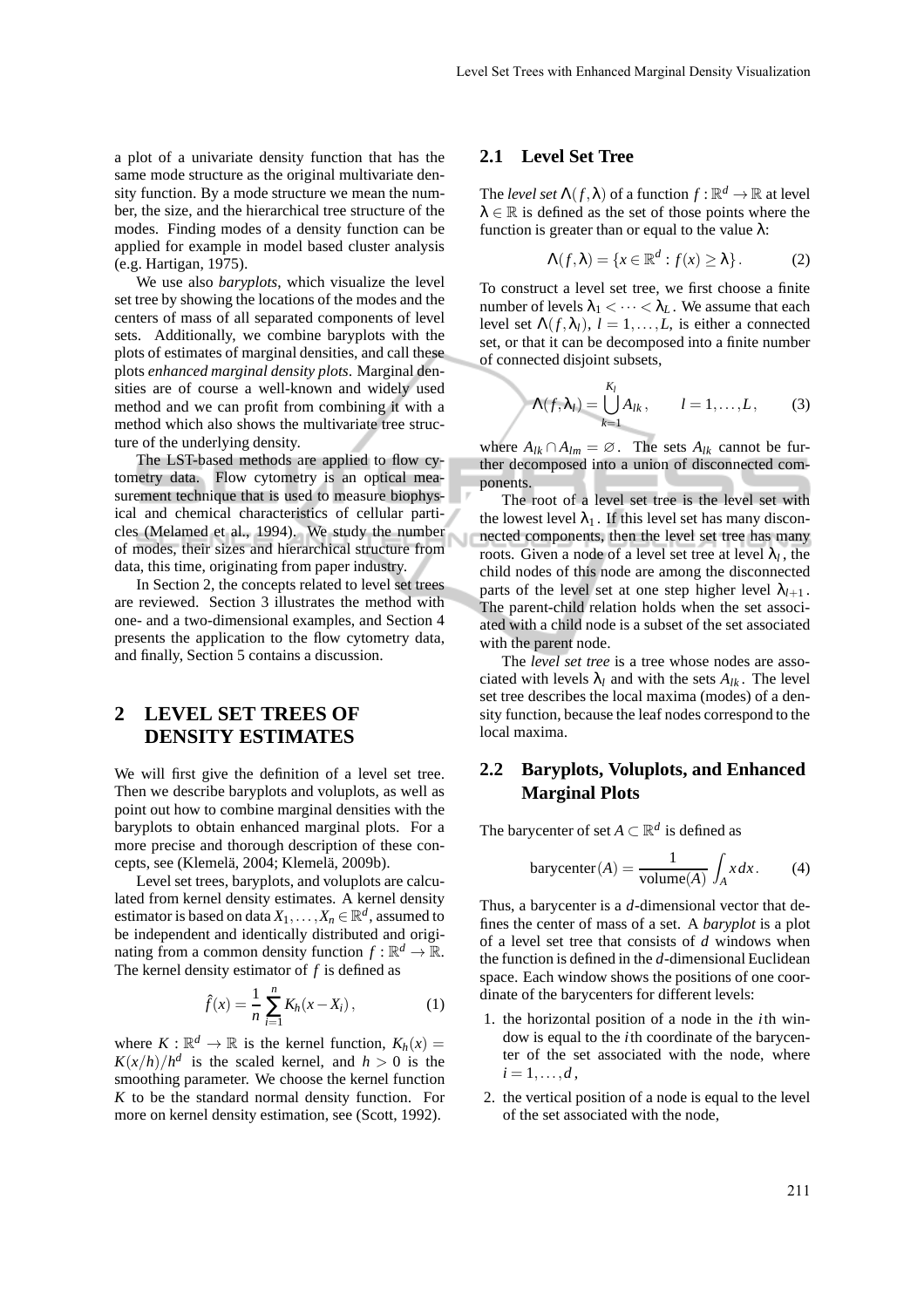

Figure 1: Panel (a) shows a kernel estimate and a histogram estimate of a 1D density with three modes. Panel (b) shows a voluplot, and panel (c) shows a baryplot.

3. the parent–child relations are expressed by the line joining a child with the parent.

A baryplot visualizes the "skeleton" of the function, by displaying the 1D curves that go through the barycenters of all separated components of the level sets. An example of a baryplot is in Fig. 1c.

A *voluplot* is a second type of a plot of a level set tree. A voluplot gives information about the volumes of the disconnected parts of the level sets. The level set tree can be drawn in such a way that each node is associated with a horizontal line whose length is proportional to the volume of the set associated with the node. We construct a one dimensional function whose disconnected components of level sets are identical with those lines, and a voluplot is a plot of this one dimensional function. The envelope function shown in a voluplot is mode isomorphic with the original multivariate function in the sense that it has the same number of modes. The modes have the same size, and the hierarchical tree structure of the modes is preserved.

Finally, we will consider marginal densities and slices of a multivariate function. A one-dimensional marginal density  $g : \mathbb{R} \to \mathbb{R}$  of a multivariate density function  $f: \mathbb{R}^d \to \mathbb{R}$  is obtained by integrating out *d* − 1 variables of *f*. For example,

$$
g(x_1) = \int_{-\infty}^{\infty} \dots \int_{-\infty}^{\infty} f(x_1, x_2, x_3, \dots, x_d) dx_2 \dots dx_d.
$$
 (5)

A one-dimensional slice  $h : \mathbb{R} \to \mathbb{R}$  of a multivariate function  $f : \mathbb{R}^d \to \mathbb{R}$  is obtained by fixing  $d - 1$  variables to a constant value, allowing only one free variable. For example,

$$
h(x_1) = f(x_1, x_{20}, \dots, x_{d0}), \tag{6}
$$

where  $x_{20},...,x_{d0} \in \mathbb{R}^{d-1}$  are fixed. Two-dimensional marginal densities and slices are defined analogously.

Multivariate density estimates are typically visualized by calculating marginal densities and slices of the estimates. We show below how to combine baryplots of density estimates with estimated marginal densities.

#### **3 EXAMPLES OF LEVEL SET TREE PLOTS** IONS . . . .

#### **3.1 A One Dimensional Example**

LST tools were applied to visualization of one dimensional data in Fig. 1. We simulated  $n = 40000$  observations from a mixture of three normal densities. Figure 1a shows a kernel density estimate together with a histogram density estimate. Figure 1b shows a voluplot, and Figure 1c shows a baryplot.

In the one dimensional case the voluplot is identical to the kernel density estimate, up to approximation errors and a difference in the location of the functions. The baryplot shows the level set tree together with the locations of the modes and the barycenters.

#### **3.2 A Two Dimensional Example**

Figure 2 shows an application of LST visualization to two dimensional data. We simulated  $n = 10^5$  observations from a mixture of three normal densities.

Panel (a) shows a histogram with a hexagonal binning. With some effort, the three modes are discernible, but their presence is not obvious. Panel (b) shows a voluplot calculated from a kernel density estimate. The voluplot suggests three modes of clearly different heights as they branch at different levels. In the case of two modes the horizontal scale of the voluplot shows the distances of the modes in the original multidimensional Euclidean space. In panels (c)-(d) the baryplots are shown together with the marginals of the kernel density estimate. The labels M1, M2, and M3 mark the modes. Note that the marginal density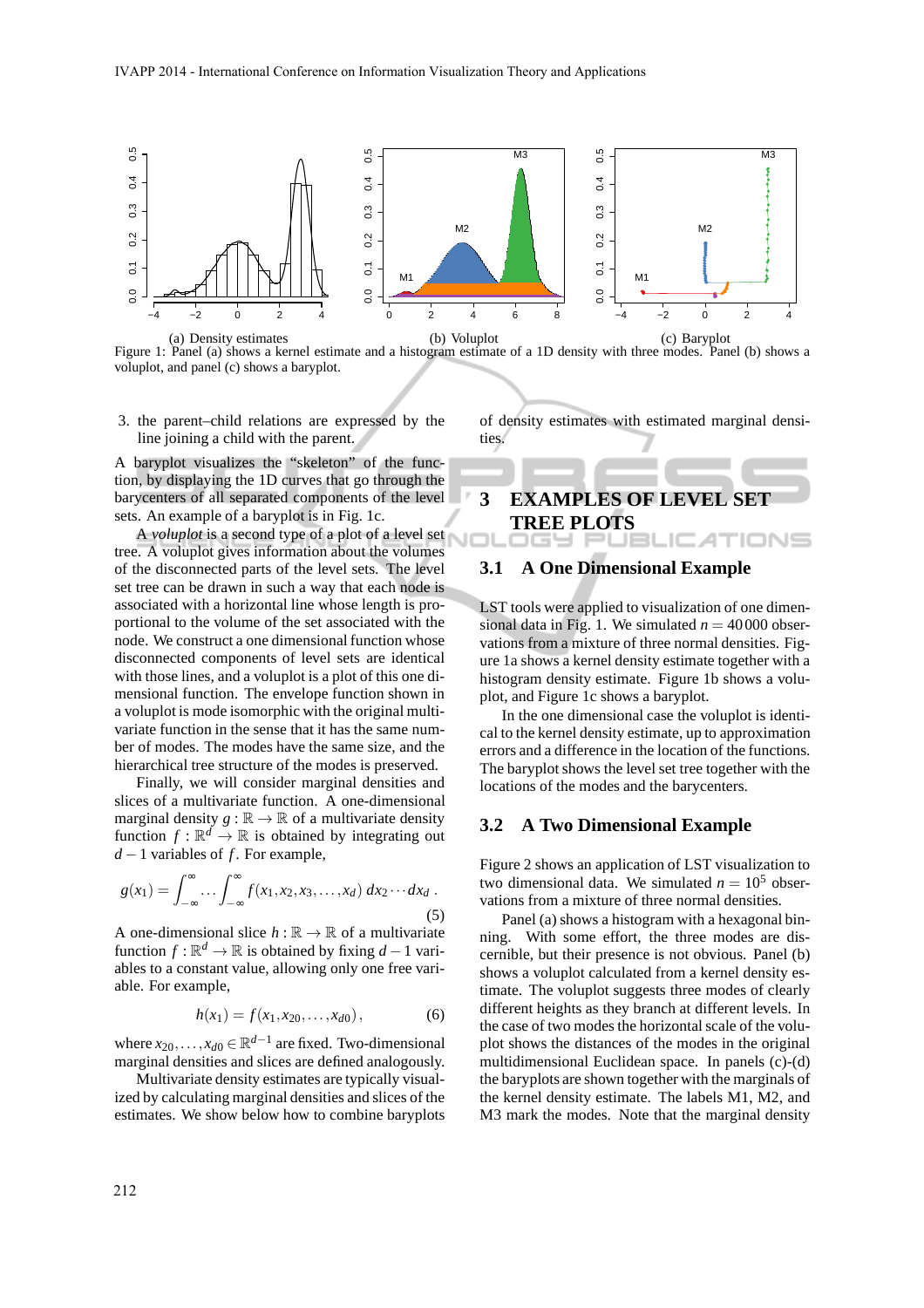

Figure 2: Panel (a) shows a histogram estimate with hexagonal binning of a three modal 2D density. Panel (b) shows a voluplot calculated form a kernel estimate, and panels (c) and (d) show the corresponding baryplots together with the estimated marginal densities.

in panel (d) is unimodal, but the lines of the baryplot separate the three modes.

## **4 FLOW CYTOMETRY DATA - LST IN FOUR DIMENSIONS**

#### **4.1 Flow Cytometry**

We analyzed laboratory data measured by a flow cytometer. Flow cytometry (FCM) is an optical measurement technique used typically to measure biophysical and chemical characteristics of thousands of cellular particles per second. The number of measured features per particle may vary from 2 to 16, and can be even higher in the state-of-the-art instruments. The general objective in FCM is to sort and classify particles (e.g. cells) into groups or clusters that can be used in the diagnosis of disorders, such as cancer, or HIV detection.

In addition to biomedical fields, FCM techniques are steadily expanding into other areas, too. For ex-

ample, detection of some specific properties of wood pulp samples by using FCM techniques has been utilized by industrial research groups (Vähäsalo and Holmbom, 2005).

Despite the key role flow cytometers play in biomedical organizations, FCM data are typically analyzed using only two-dimensional dot or contour plots. While other approaches, such as parallel coordinate plots, can be used, the large number of particles involved restricts the usefulness of many methods. Still, careful and multifaceted inspection of FCM data is essential to maximize the information derived from the measurements.

#### **4.2 Exploration of FCM data**

Our FCM data originate from pulp and paper industry. Skipping the details of the arrangement and the practical relevance in the application, the measured pulp sample consisted of a mixture of irregular and round particles of different composition, such as fines (cut or crushed fibers) and pitch particles (resin). Furthermore, calibration particles of known diameter were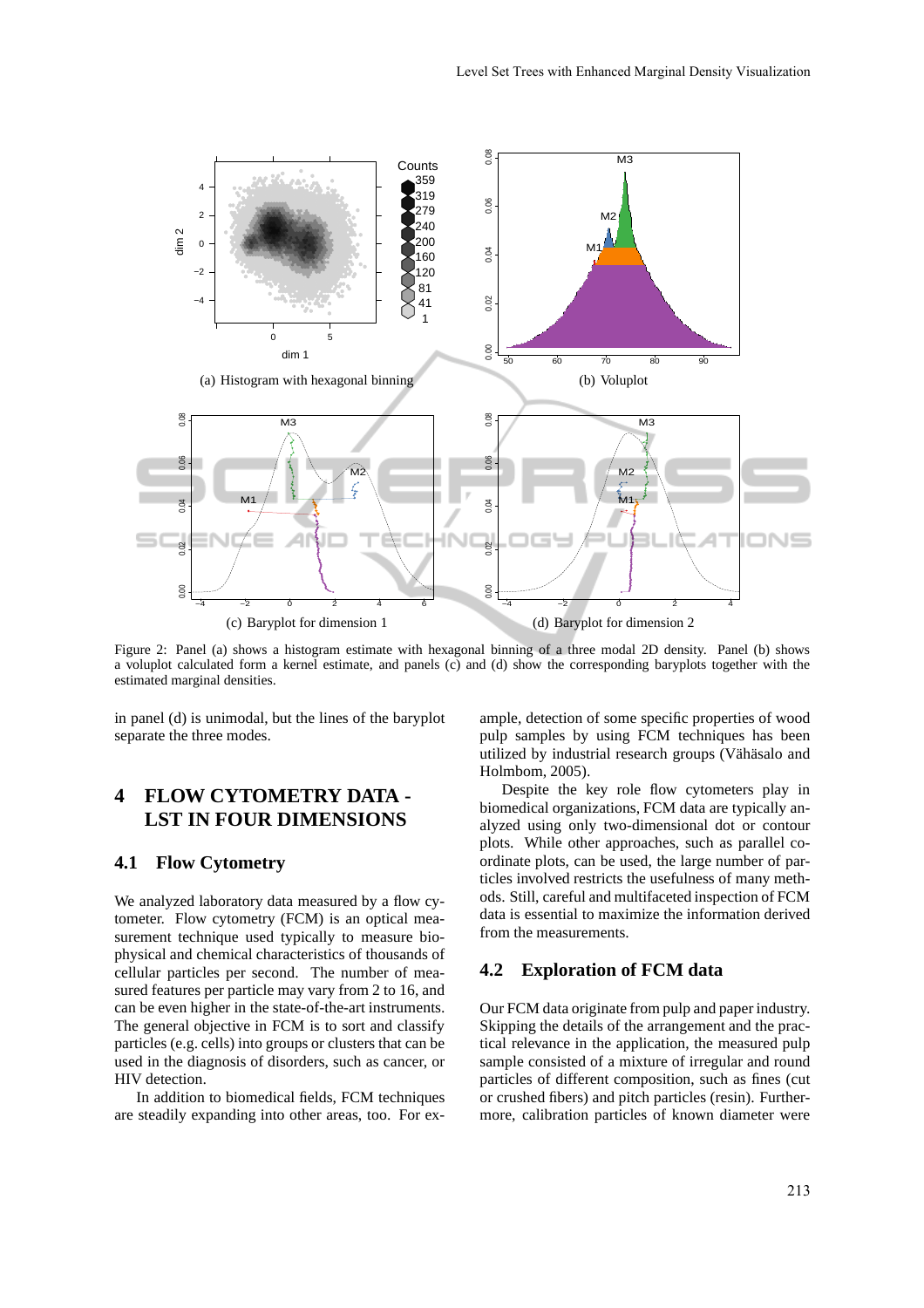

Figure 3: Scatterplot matrix and marginal densities of four dimensional FCM data are shown. Upper left pairs show linear density (gray) scale. In lower right pairs the density scale is square root, strongly emphasizing lower densities. Note that the data fill each graph since empty regions were left out. The M-annotations of the modes in one panel refer to Fig. 4.

added to the sample. The mean diameters of the two added monodisperse populations were  $3 \mu$ m and  $1 \mu$ m.

In our data analysis we consider four flow cytometry variables, also referred to as "parameters" or "channels", and named here FSC, SSC, FL2 and FL3. Physical significance of the variables are *forward scatter*, *side scatter* and two *fluorescence channels*, respectively.

### **4.2.1 Scatter Plot Matrix**

A subsample of 161264 observations of the measured FCM data set is shown in Fig. 3 as a scatter plot matrix, where the scatter plots have hexagonal bins. The observations with one component equal to zero were removed from the data, which resulted in the removal of 13% of the observations. Each variable was scaled to have range [0,1]. The marginal kernel estimates of the four variables are shown in the diagonal panels.

Several modes can be detected from these pairwise plots that suggest both wide and narrow structures in the data. However, these biplots represent only two dimensional marginal densities and may not be sufficient to capture all complexities in the data.

#### **4.2.2 LST Method**

Based on the particle type and physics in the measurement system, the particles were anticipated to create the following modal features in the measured data:

- calibration spheres: a narrow and dense mode in all coordinates,
- fines: a wide mode with tails,
- pitch: a clearly wider mode than spheres, but narrower than fines.

The kernel estimate, based on the FCM data, was evaluated on a grid of  $24<sup>4</sup>$  points. The estimate has smoothing parameter  $h = 0.05$  and the standard Gaussian density as the kernel function.

The result of the subsequent LST data analysis is presented in Fig. 4 where one voluplot panel (a) and four baryplots, one for each dimension, are shown in panels (d)-(g). Figure 4a shows that most of the data are concentrated in the modes leaving much of the space empty – a reflection of the curse of dimensionality already visible in our relatively low-dimensional data set. In order to get a better idea of the modal structure, panels (b) and (c) zoom into the relevant regions revealing various types of modes: wide (M3),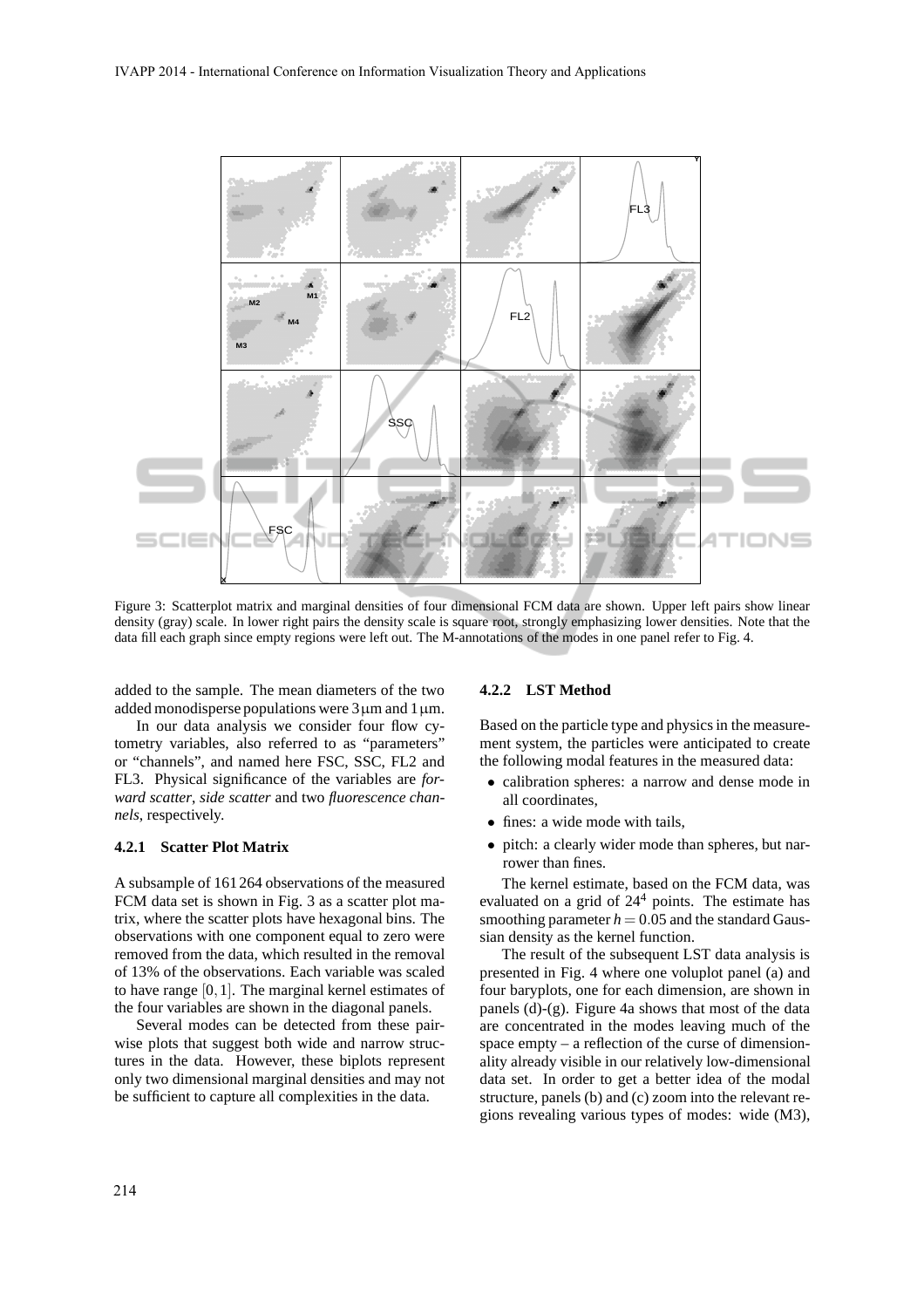

Figure 4: Four dimensional FCM data is visualized by LST voluplots and baryplots. Panel (a) shows the complete voluplot, and panels (b) and (c) zoom into details. Panels (d)-(g) show the four baryplots, one for each coordinate, together with the estimated marginal densities.



Figure 5: Density based parallel coordinate plot of the FCM data. The modes M1 to M4 are labeled to correspond to the ones in Fig. 4.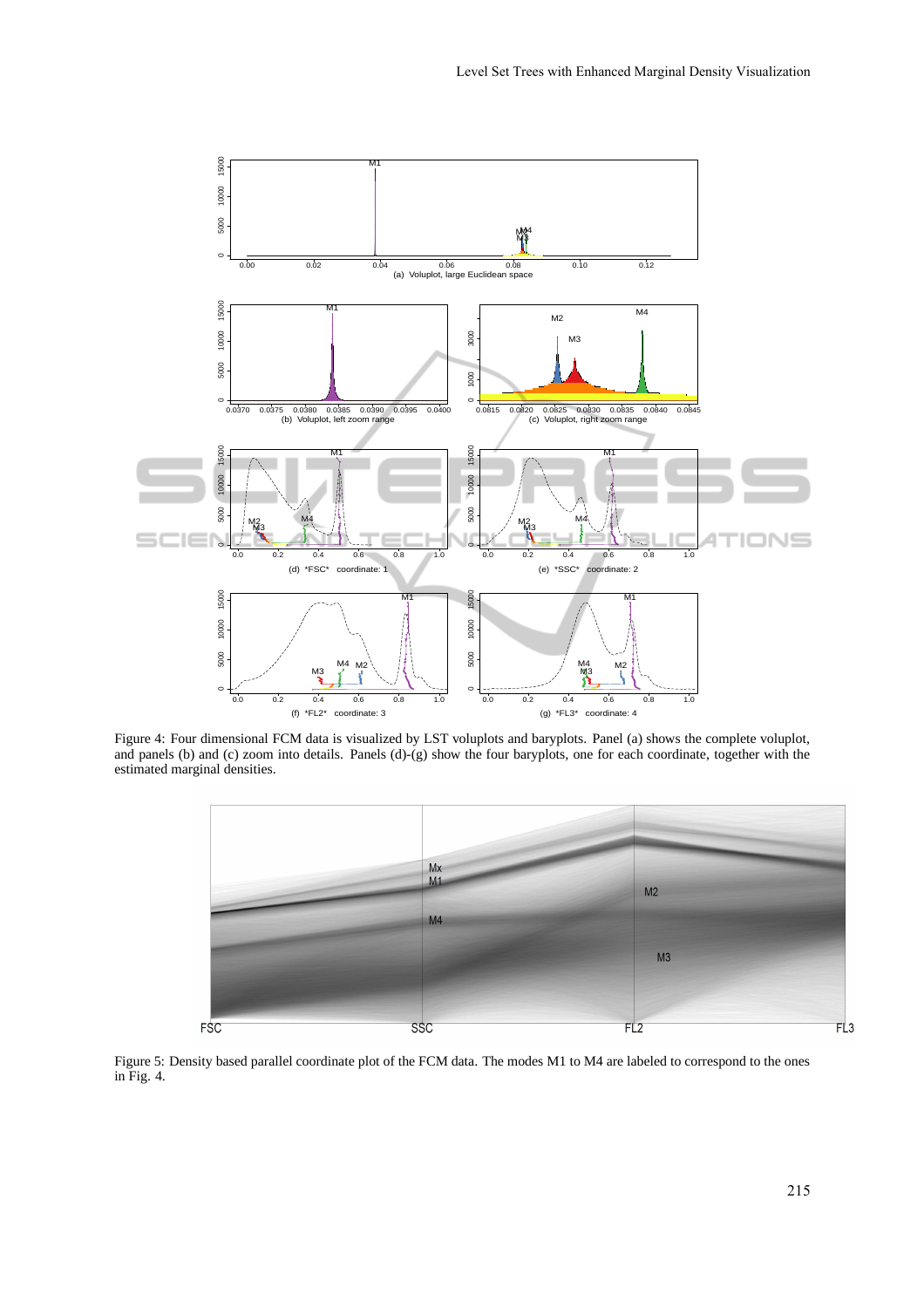narrow (M1, M4), low (M2, M3, M4), high (M1), all describing salient features of the four dimensional FCM data. These 4D modes are marked in one 2D marginal biplot in Fig. 3. To a varying degree, these modes are visible also in other biplots but the voluplot representation is much clearer.

A more detailed view of the modes and their positions is provided by the four baryplots in Figs. 4d– g. As in the voluplot, the highest level set M1 is easily identified. We may conclude that this nearly symmetric and narrow mode actually corresponds to the monodisperse  $3 \mu m$  calibration particle population. Symmetry and relative narrowness indicate that the optomechanical measurement settings in the FCM unit functioned well. Likewise, the narrow, smaller mode M4 can be identified as the  $1 \mu m$  calibration particle population.

The wide mode M3 (see Fig. 4c) clearly represents fines, and the slightly narrower M2 is caused by pitch. The skewness of M2 and M3 can be observed both from the scatterplot matrix and from the baryplots, but the baryplots quantify the degree and direction of skewness better.

Finally, the marginal densities added to the baryplots in Figs. 4d–g complement the LST plots in useful way, facilitating the interpretation of baryplots.

#### **4.2.3 Density based Parallel Coordinate Plot**

To compare the LST method with a more familiar multivariate visualization, we also created a densitybased parallel coordinate plot of the FCM data (Fig. 5) as defined in Miller and Wegman (1991). The kernel density estimator was used with the standard Gaussian kernel and smoothing parameter  $h =$ 0.0012. We calculated 3000 univariate estimates, and evaluated each estimate on an equispaced grid of 1000 points. A subsample of 100000 observations was used in the density plot.

In Fig. 5 the narrow modes M1, M2, and M4 can be distinguished and associated with the corresponding modes in Fig. 4. However, the wide mode M3, which is clearly apparent in the LST plots, is not easily observed in the PC plot. M3 appears as a smoothly varying background in the density-based PCP.

On the other hand, PCP suggests a mode Mx not reported in the LST analysis. Still, Mx can be visually observed in the enhanced baryplots as a shoulder of the marginal near M1, although not as a mode. This borderline case is due to the limited spatial resolution in the 4D density and level set calculations. At the same time it brings out issues in the LST visualization scheme that need to be addressed in future research, namely the need for efficient partitioning of the space as dimension increases.

Density based PCP nicely shows the connections of the modes in different dimensions. However, the structure of the modes, volume, shape, skewness, kurtosis, etc., cannot be observed as clearly as in the LST plots. In addition, the order of variables in the PCP may bias the inference to some extent as opposed to the equal treatment of the variables in the LST plots.

### **5 DISCUSSION**

We have applied level set tree based methods to 4D flow cytometry data. In the four dimensional case it is possible to estimate density functions quite accurately, while the more traditional methods using marginal densities and slices are already difficult to use in this setting, and the difficulties would rapidly multiply if higher dimensional data were considered.

#### **5.1 Observations – 2D or 4D**

For our data, the modes can be detected both with the scatter plot matrix (2D) and with the LST plots (4D). However, the information provided by these methods is different. The scatter plot matrix is based on the histogram estimates of the two dimensional marginal densities, whereas the LST plots are based on the kernel estimates of the four dimensional density. Thus, the LST plots visualize the concentration of the probability mass in the 4D space instead of visualizing the concentration of the probability mass through projections to the 2D space, as is done in the scatter plot matrix. The existence and the location of the modes can be seen in the scatter plot matrix but the LST plots show estimates of the full mode structure of the underlying density. This means that we see estimates of the size of the modes and estimates on the spread of the probability mass associated with the modes. The scatter plots give indications of these properties, but since they show data projected to two dimensions (estimates of 2D marginal densities), we cannot infer the size of the modes and the spread of the probability mass in the 4D space. In FCM data analysis, the LST methods can simultaneously identify and quantify features of multidimensional particle clusters from large and dominating modes down to small and easily missed concentrations. This feature may prove to be highly valuable for example in medical FCM data exploration.

There are examples where the modes can be detected with the LST plots but not with the scatter plot matrices. This can happen when the modes are so close to each other that they mask each other in projections, see Klemelä (2004). On the other hand,